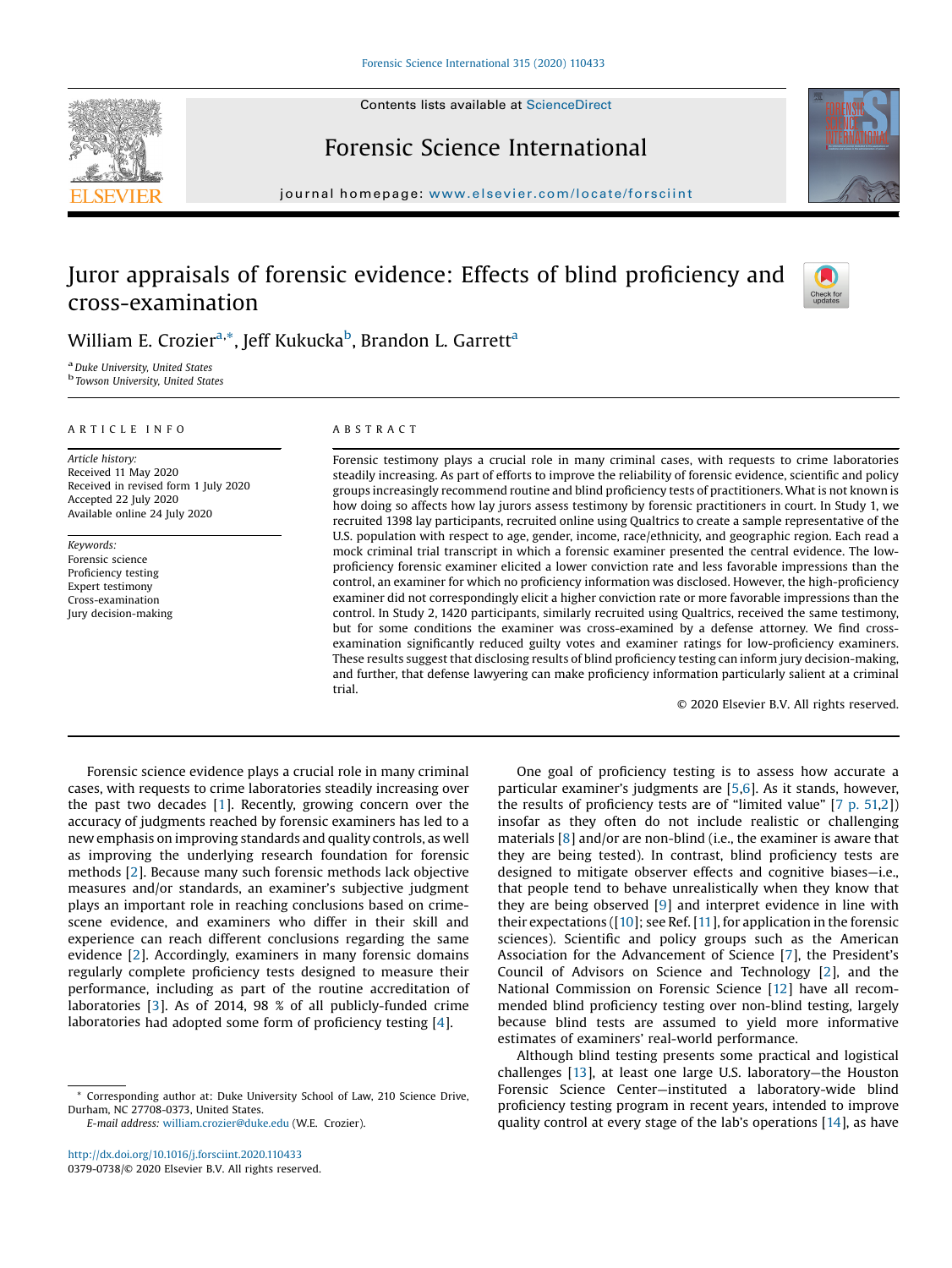laboratories in a number of other counties [\[5](#page-10-0)]. Proficiency testing is routine for clinical laboratories in the U.S. that, for example, visually examine cell samples for cancer or pre-cancerous conditions [\[5](#page-10-0)]. Performance on blind tests can then be used to identify techniques that should be refined or abandoned, or examiners who stand to benefit from feedback on their perfor-mance and/or additional training [\[5](#page-10-0)].

As blind proficiency testing becomes more widespread, the results of such tests are likely to be reported and the subject of forensic examiners' testimony in court. However, little is known about how such information will impact fact-finders' appraisals of examiners' opinions. Mitchell and Garrett [[3](#page-9-0)] recently found that a fingerprint examiner's proficiency test performance predicted how much weight jurors placed on the testimony. In that study, a mock fingerprint examiner described his historical performance on proficiency tests as either 100 %, 98 %, 92 %, 86 %, or 66 % correct. In turn, mock jurors discounted the strength of the evidence, and were less likely to convict, in a linear fashion corresponding to the examiner's self-reported error rate. Notably, a Control condition in which the examiner made no mention of proficiency testing yielded results similar to those of the 100 % and 98 % proficient conditions, suggesting that jurors assume examiners to be highly proficient unless explicitly told otherwise. However, this experiment leaves much unknown in terms of how proficiency information impacts jurors' appraisals of forensic evidence and decision-making. For instance, Mitchell and Garrett's mockexaminer did not complete blind proficiency tests, was always a fingerprint examiner, and was never cross-examined.

Further, Mitchell and Garrett [\[3](#page-9-0)] found that laypeople assume fingerprint examiners are highly proficient, but it is possible that laypeople do not make this same assumption for other forensic disciplines, such that the effect of proficiency information may vary between forensic science disciplines and/or be amplified by effective cross-examination. Indeed, Garrett et al. [[15](#page-10-0)] provided laypeople with error-rate information regarding both fingerprint and voice comparison evidence, and they found that this information reduced guilty verdicts in the fingerprint condition, but it did not affect the weight given to voice comparison evidence, which was universally low. However, their study did not manipulate the individual examiner's error rate, but rather presented jurors with general error rates for each domain. Additional work has examined the impact of calling a rebuttal defense expert on participants' judgments of experts, and found defense expert testimony to reduce guilty votes by lay participants (Garrett & Mitchell, in press).

Because blind proficiency testing yields relevant information about the quality of an individual examiner's work, it may affect juror evaluations of examiners via multiple paths. Kaasa et al. [\[16\]](#page-10-0) suggested a two-part decision-making process, in which jurors must assess the reliability and diagnosticity of an examiner's testimony. Specifically, the juror must decide if the forensic method is valuable for proving the underlying fact an examiner is proffering (reliability), before assessing the value of the examiner's conclusion that two pieces of evidence originated from the same source (diagnosticity). Put another way, reliability pertains to a more general appraisal of the methods and underlying science, whereas diagnosticity pertains to the specific case and evidence in question. Because blind proficiency testing does not tell us anything about the evidence in a specific case, it would not aid a juror in assessing diagnosticity. It does, however, tell us something generally about the examiner and their methods – that is, whether or not their methods reliably lead to a correct conclusion. Thus, we conceptualize blind proficiency testing as informing jurors as to the reliability assessment, ideally sensitizing jurors to information about the examiner and their methods outside the context of the specific case facts.

The current studies extend previous work i.e., Ref. [[3](#page-9-0)] by examining how knowledge of a forensic examiner's performance on blind proficiency tests impacts jurors' appraisals of said examiner's testimony. We examine: (1) whether blind proficiency testing impacts jurors' perceptions and decision-making; (2) whether this effect differs between forms of forensic evidence that vary in their scientific validity; and (3) whether crossexamination moderates this effect. To the first point, examiners may worry that jurors who know that they have made errors on proficiency tests may find their testimony less credible and persuasive. On the other hand, jurors may view an examiner as more credible if aware that the examiner adheres to best practices and had the opportunity to identify and learn from mistakes.

To the second point, research has been done on a range of forensic techniques, which shows generally how laypeople place strong weight on forensic evidence e.g., Refs. [17–[19\]](#page-10-0). Prior research has found that jurors tend to place strong weight on fingerprint evidence, regardless of how the examiner phrases ultimate conclusions [\[20](#page-10-0)]. However, jurors' beliefs about the reliability of other forms of forensic evidence appear to vary between disciplines [\[15,21,22](#page-10-0)]. Unlike fingerprint evidence, few studies have been done examining how jurors evaluate bitemark evidence. In one study, Ribeiro et al. [\[22](#page-10-0)] observed that participants rated forensic dental comparison as highly accurate and just as accurate as fingerprint analysis—despite the fact that perhaps the most popular of which, bitemark comparison, has been denounced as lacking foundational validity and therefore not suitable for use in court [[2](#page-9-0),23–[25\]](#page-10-0). Importantly, however, participants in Ribeiro et al. [[22](#page-10-0)] rated dental analysis as more subjective than fingerprint analysis, suggesting that proficiency information may have a greater impact on jurors' perceptions of a bitemark examiner than of a fingerprint examiner. Elsewhere, Koehler [\[21](#page-10-0)] found that people estimated bitemark errors to occur once out of one million comparisons – an error rate higher than fingerprints (one in five million), but still relatively uncommon.

Of course, effective cross-examination may make issues of proficiency and/or subjectivity more salient to jurors. Prior work has examined the effect of cross-examination, including on expert and forensic evidence. Garrett and Mitchell [\[20\]](#page-10-0) found that regardless of whether the fingerprint examiner acknowledged limitations of fingerprint comparison methods during direct examination or cross-examination, that acknowledgment led lay participants to give the fingerprint evidence less weight. Similarly, Lieberman et al. [[26\]](#page-10-0) found DNA evidence strongly influenced guilty decisions, even after a cross-examination. Ziemke and Brodsky [[27](#page-10-0)] examined an "inoculation tactic," whether having an expert acknowledge during direct examination he was being paid and often testified for defendants would neutralize a prosecution effort to portray the expert as a "hired gun;" they found no effects of doing so. Thompson and Scurich [\[28](#page-10-0)] found mock jurors rated a forensic odontologist as less credible and were less likely to convict when the examiner admitted on cross examination that the bitemark examination rested on his subjective judgment, and that he was exposed to potentially biasing task-irrelevant contextual information, relative to when these issues were not raised. On the other hand, McQuiston-Surret and Saks [[29](#page-10-0)] found that crossexamination only affected jurors' understanding of forensic evidence when the expert's findings were framed as a subjective probability. Similarly, Koehler [[30](#page-10-0)] found cross-examination of a shoe print examiner had no significant effect on the majority of dependent variables (including verdict and probability of guilt), and made only judgments of shoe print evidence seem slightly weaker and less convincing. Thus, some results suggest both inoculation against cross-examination, and conducting blind proficiency testing, might improve juror ratings of the evidence, while others suggestion no effects. The cross-examination in those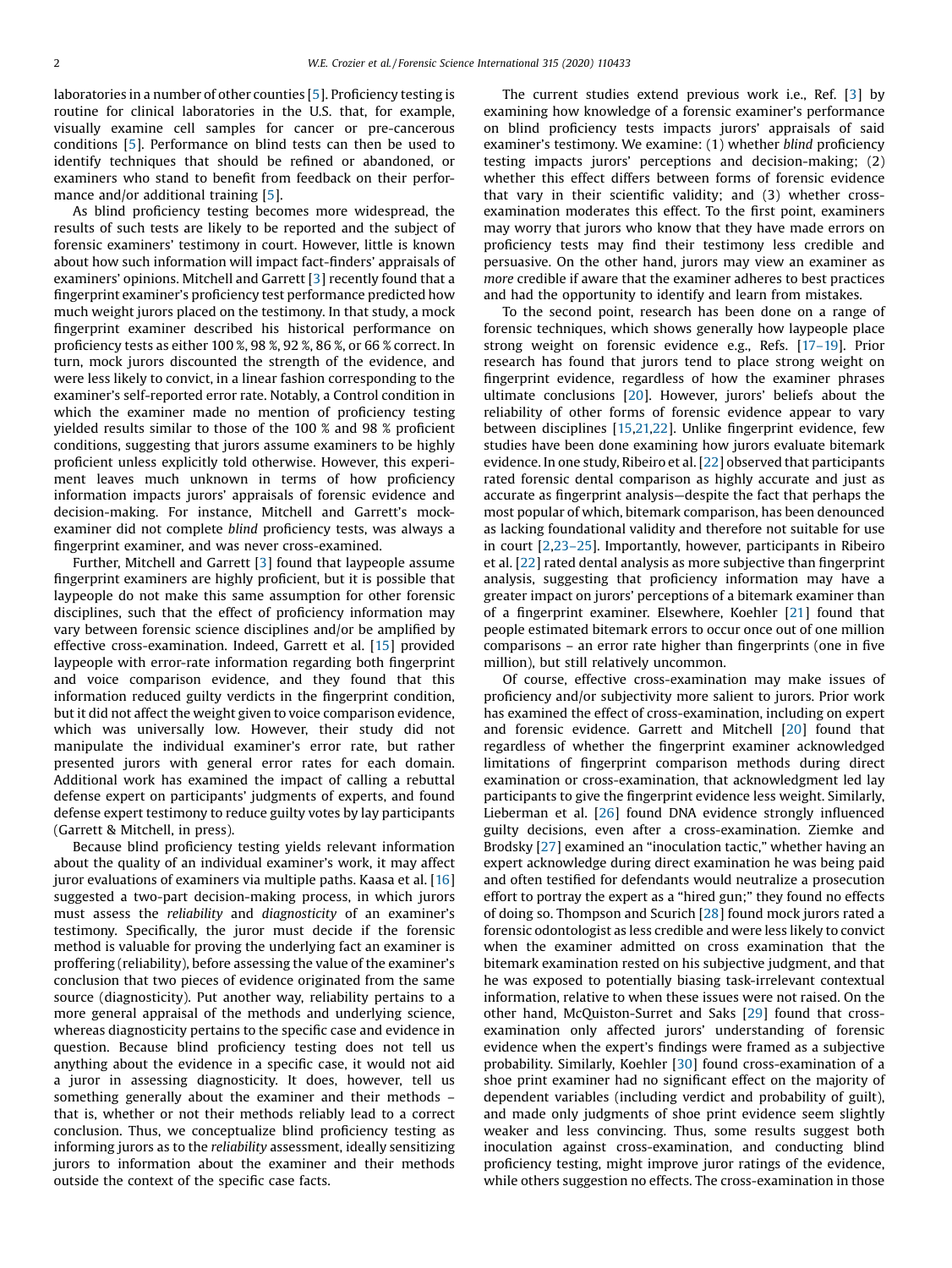studies, however, did not specifically touch on examiner proficiency — but addresses an problem that blind proficiency reduces.

Finally, as proficiency testing has become quite common and blind proficiency testing has become more common, practitioners may have practical concerns over whether and how to disclose test results in the courtroom. Based on our conversations with practitioners, they may fear that even a single error on a proficiency test might destroy an examiner's credibility in the eyes of the jury, or that information about such testing might induce general skepticism of their entire domain. Or they may fear that laypeople will place undue weight on proficiency information and not focus on the work done to examine evidence in a particular case. Existing research does not shed light on any of those concerns that practitioners would understandably share.

## 1. Study 1

In Study 1, participants read a case summary and testimony from a forensic examiner in which we varied information about the examiner's blind proficiency performance, allowing us to test for effects on mock jurors' verdicts, evaluations of the evidence, and perceptions of the examiner. We compared fingerprint examiners to bitemark examiners, reasoning that proficiency information might have a lesser effect on a more highly-regarded form of evidence (fingerprints). We also tested the extent to which participants held baseline assumptions about an examiner's proficiency by comparing ratings of high- and lowproficiency examiners against examiners who either provided no proficiency information or claimed high proficiency without offering any proof. Because many examiners claim to be infallible [[31](#page-10-0)], we presume it is not unusual for real world jurors to hear such a claim, yet it is unclear whether jurors accept such a claim at face value.

Study 1 was pre-registered, including the hypotheses, a priori power analysis, materials, and analysis plan. All of these components, as well as the data, are available on the Open Science Framework, [https://osf.io/vq3xa/?view\\_only=9922040f648046](https://osf.io/vq3xa/?view_only=9922040f648046febc38650765bfeb95) [febc38650765bfeb95](https://osf.io/vq3xa/?view_only=9922040f648046febc38650765bfeb95) [link anonymized for peer review].

#### 2. Study 1 method

## 2.1. Participants and design

Participants  $(N = 1420)$  were recruited via Qualtrics and completed the study online. Each participant was randomly assigned to one of eight cells in a 2 (Evidence: Bitemark vs. Fingerprint) X 4 (Proficiency: Unknown, Low, High, or High-Unproven) between-subjects design. To ensure that all participants were eligible to serve on a jury in the United States, we later excluded data from 22 individuals (1.5 %) who self-reported a prior felony conviction or pending felony charge, leaving a final sample of  $N = 1398$ . This sample size was determined a priori using G\*Power [[32](#page-10-0)], yielding 90 % power to detect small differences in verdicts ( $OR = 1.25$ ) and small-to-medium differences in a continuous likelihood of guilt measure (Cohen's  $d = 0.35$ ) between any two groups.

All participants were current U.S. citizens. Our sample was stratified to be representative of the U.S. population, with a slight female majority (50.5 %) and a mean age of 47.48 ( $SD = 16.58$ ; range = 18–90). Most participants self-identified as White (61.7 %), with others self-identifying as Hispanic (16.8 %), Black (13.0 %), Asian (5.2 %), Native American (1.5 %), or other race (1.8 %). The sample included at least one resident from 47 of the 50 U.S. states, with the four census regions (i.e., Northeast, South, Midwest, and West) proportionately represented (i.e., 19.2 %, 31.1 %, 24.7 %, and 25.0 %, respectively). The modal participant had completed some college (34.3 %) and self-reported a gross household income of \$100,000–\$149,999 (14.6 %), with 52.5 % of participants making \$59,000 or less a year.

# 2.2. Procedure

After providing consent, participants provided demographic information and were randomly assigned to one of eight conditions. All participants then read a brief description of a robbery in which the only available evidence was either a bitemark on the victim's arm or a fingerprint on the robber's gun, followed by the testimony of either a bitemark or fingerprint examiner who opined that the forensic evidence implicated the defendant. For some participants, the examiner explained blind proficiency testing and reported that he had either made no errors (High Proficiency condition) or six errors (Low Proficiency condition) on approximately 20 blind proficiency tests in the past year. For others, the examiner did not explain proficiency testing and either claimed to be highly proficient without offering any proof (High-Unproven condition) or did not characterize his own proficiency (Control condition). Finally, participants rendered a verdict, estimated the likelihood of the defendant's guilt, provided opinions of the examiner and the evidence, and completed a manipulation check.

#### 2.3. Materials

# 2.3.1. Case summary

Participants read one of two versions of a 314-word case summary in which a man robs a convenience store and police identify a suspect who is now on trial for armed robbery. Both versions explained that the culprit, who wore a mask and could not be identified by any witnesses, walked into a convenience store, brandished a gun, and demanded the contents of the cash register. As the cashier was pulling out money from the register, she pressed a hidden button to activate an alarm that called the police. When the cashier did not immediately hand over the cash, the robber grabbed and bit her arm so that she dropped the bills. Grabbing the money, the robber rushed out of the store and dropped his gun when his hand caught on the door.

The two versions of the case summary differed with respect to their description of the forensic evidence. Participants in the Fingerprint condition were told that the bitemark on the cashier's arm was not of sufficient quality to be analyzed, but the robber left a fingerprint on the gun that was suitable for analysis. Participants in the Bitemark condition were told the opposite—that the bitemark was suitable for analysis, but the fingerprint on the gun was insufficient to analyze.

The detectives used the cashier's description of the perpetrator's clothing to arrest a man (i.e., the defendant), who was spotted wearing similar clothing in the vicinity of the store shortly after the robbery. The prosecution's case therefore hinged on a single piece of forensic evidence: a forensic examiner's opinion of either a bitemark or fingerprint from the crime scene.

#### 2.3.2. Examiner testimony

Participants read a mock trial transcript (670–891 words) from either a bitemark or fingerprint examiner (corresponding with experimental condition) who had reviewed the evidence in this case. First, the examiner described their credentials. They had worked in the state crime lab as a latent fingerprint specialist for the last 12 years. Prior to that, they had worked at the FBI as a fingerprint examiner for two years: the first in training, and the second filing, searching, and retrieving fingerprint evidence. The examiner also notes that they regularly attend conferences, training seminars, and instructional classes.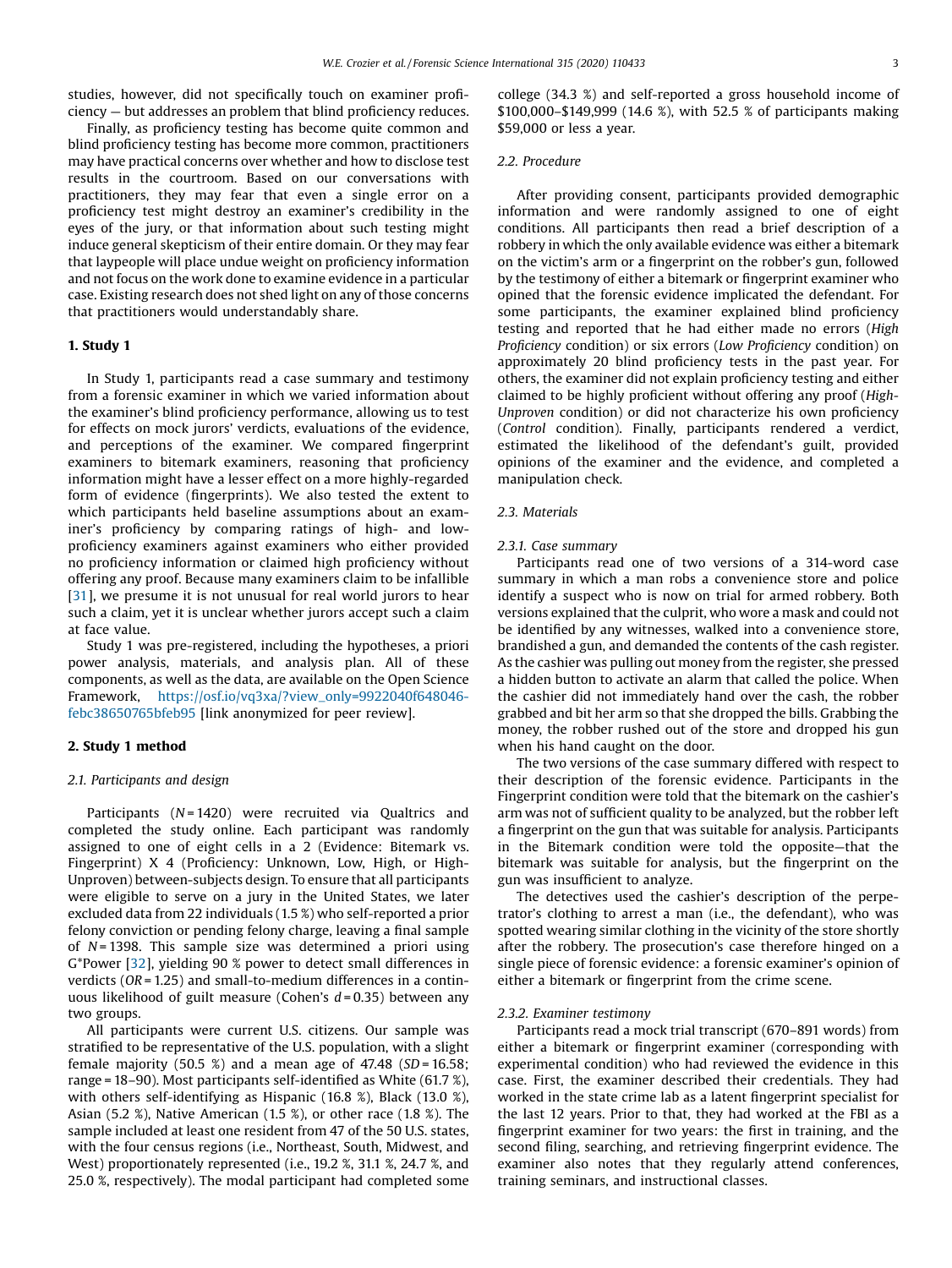# <span id="page-3-0"></span>Table 1

|                                                                                  | Unknown           | Low                 | High                     | High-unsourced           |
|----------------------------------------------------------------------------------|-------------------|---------------------|--------------------------|--------------------------|
| Guilty verdicts (%)                                                              | 75.2 <sub>2</sub> | 65.1 <sub>b</sub>   | 77.7.                    | $79.2_a$                 |
| Likelihood of commission $(0-100)$                                               | $79.36ab$ (23.58) | $75.23_{a} (24.62)$ | $80.97h$ (24.36)         | $81.44h$ (22.65)         |
| Examiner convincing $(1-7)$                                                      | $6.24_{a} (1.23)$ | $5.97h$ (1.32)      | $6.41a$ (1.12)           | $6.39a$ (1.07)           |
| Examiner competence $(1-7)$                                                      | $6.48a$ (0.98)    | $6.08b$ (1.13)      | 6.58, (0.88)             | 6.53, (0.89)             |
| Examiner skill $(1-7)$                                                           | 6.56, (0.88)      | $6.18h$ (1.09)      | 6.62 <sub>a</sub> (0.82) | $6.60a$ (0.82)           |
| Examiner confidence $(1-7)$                                                      | $6.58a$ (0.83)    | $6.31h$ (1.06)      | $6.66_{a}$ (0.73)        | 6.63 <sub>a</sub> (0.74) |
| The forensic evidence presented by the examiner was persuasive. $(1–7)$          | $6.16_{a}$ (1.33) | $5.89h$ (1.41)      | $6.25_{a} (1.32)$        | $6.30a$ (1.16)           |
| The forensic analysis was based on good scientific principles. $(1-7)$           | 6.26(1.23)        | 6.18(1.16)          | 6.31(1.27)               | 6.29(1.16)               |
| The forensic analysis followed a clearly-defined and standard procedure. $(1-7)$ | 6.44(1.07)        | 6.41(1.03)          | 6.54(1.00)               | 6.51(0.95)               |

Note: Values not sharing a common subscript differ at  $p < 0.05$ .

The examiner then explained they had analyzed the relevant evidence and concluded that the evidence implicated the defendant (i.e., that the bitemark matched the defendant's teeth or the latent print matched the defendant's finger). After stating this conclusion, the examiner responded to one of four possible blocks of questions about blind proficiency testing and their recent performance on these tests (i.e., Proficiency manipulation):

- 1. The examiner explained the procedure and benefits of blind proficiency testing, and he reported that he had previously made six errors on proficiency tests, and had been given over twenty tests in the last year (Low proficiency condition).
- 2. The examiner explained open proficiency testing, why blind proficiency testing is better, and reported that he had never made an error on a proficiency test, and had been given over twenty tests in the last year (High proficiency condition).
- 3. The examiner did not explain proficiency testing. Instead, he stated that he regularly participates in training programs and discusses research and methods with his colleagues, and he is not aware of having ever made any errors in his work (High-Unproven condition).
- 4. The examiner did not explain proficiency testing, nor did he characterize his own accuracy or performance (Control condition).

#### 2.3.3. Dependent measures

After reading the examiner's testimony, participants rendered a dichotomous verdict and estimated the likelihood that the defendant had committed the crime (ELOC;  $0-100\%$ ). Participants also rated the examiner's convincingness, competency, skill, and confidence—each on a scale from 1 (not at all) to 7 (extremely). They also rated the degree to which the forensic analysis was persuasive, based on good scientific principles, and followed a clearly-defined and standard procedure—each on a scale from 1 (completely disagree) to 7 (completely agree).

Next, participants rated the degree to which they found the examiner's experience, qualifications, explanation of the evidence and analysis in general, explanation of the evidence and analysis in this case, and ultimate conclusion in this case—each on a 1 (less convincing) to 7 (more convincing) scale. Using this same scale, participants in the Low and High Proficiency conditions also rated the persuasiveness of the examiner's explanation of proficiency testing.

# 2.3.4. Manipulation and attention checks

Participants responded to an instructional manipulation check that was embedded among the dependent variables [\[33](#page-10-0)], and designed to identify participants who were not reading all materials. Further, because of the response needed to pass, it is extremely improbable they would do so by chance:

In criminal trials, who presents information can affect a jury's perception of that information. Usually the prosecution goes first and presents their evidence – including the witness you heard here. Then, the defense has a chance to present their case, including their own witnesses and evidence that they think may cast reasonable doubt. Ignore the rest of this question, it is a test to make sure you are paying attention. Below, choose the other option and put a plus sign (+) in the box. The prosecution and defense go back and forth in each phase of the trial, including opening statements, primary case, and closing statement.

In this case, information about the expert's past experience might be relevant. Who do you think would be the best person to ask the expert about his past?

Participants then selected from one of the following options: The prosecution, the defense, the judge, an independent lawyer not affiliated with either side, Other (please specify, with a text box).

After providing all dependent measures, participants also completed a multiple-choice comprehension test in which we asked them to identify the charge against the defendant (armed robbery), the source of the forensic evidence (robber's gun or cashier's arm, depending on Evidence condition), and which agencies the examiner had previously worked for (both the FBI and state crime lab). Participants who failed the instructional manipulation check ( $n = 4502$ ) or answered any of the comprehension test items incorrectly ( $n = 463$ ) were excluded.<sup>1</sup>

# 2.4. Hypotheses

- 1. Participants who read the testimony of a fingerprint examiner will generate more guilty verdicts, higher ELOC estimates, and more favorable impressions of the examiner and evidence compared to those who read the testimony of a bitemark examiner.
- 2. Participants who read the testimony of a high proficiency examiner will generate the most guilty verdicts, highest ELOC estimates, and most favorable impressions of the examiner and evidence. Conversely, those who read the testimony of a low proficiency examiner will generate the fewest guilty verdicts, lowest ELOC estimates, and least favorable impressions of the examiner and evidence.
- 3. The effect of proficiency information will depend on evidence type, such that proficiency information will have a stronger effect on judgments and perceptions in the bitemark condition than in the fingerprint condition.

 $1$  While these exclusion rates are extremely high, our exclusion criteria were determined a priori to ensure that our data would yield accurate estimates of the hypothesized effects (see Ref. [[33](#page-10-0)])—especially in light of growing concern over the validity of online data (see, e.g. Refs. [52,53]). To the extent that these exclusions limit generalizability, it does so only for individuals who were not paying attention, which would ideally not be the case for actual jurors in real-world trials.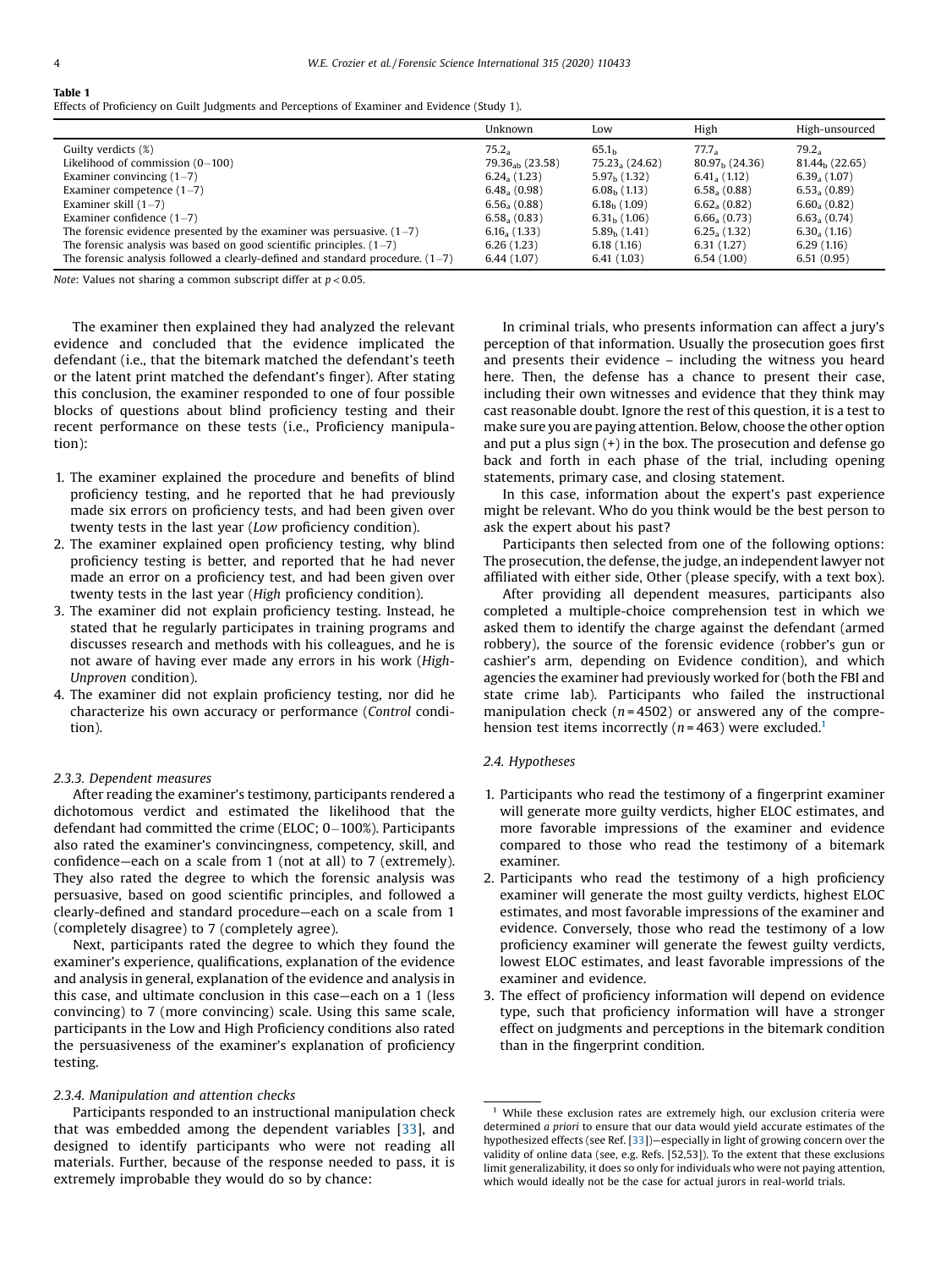# 3.1. Verdicts

Overall, 74.2 % of participants returned a guilty verdict. A logistic regression using Evidence, Proficiency, and their interaction as predictors of verdict revealed that Evidence did not predict verdict, Wald  $\chi^2(1)$  = 0.49, p = 0.483, OR = 1.19 [95 % CI: 0.73, 1.92], such that participants in the Bitemark (72.1 %) and Fingerprint (76.4 %) conditions were similarly likely to vote guilty.

Proficiency did predict verdict, Wald  $\chi^2(3)$  = 16.25, p = 0.001. As shown in [Table](#page-3-0) 1, participants in the Low Proficiency condition were less likely to vote guilty than those in the Unknown, High, and High-Unproven conditions—which did not differ from each other. The Evidence X Proficiency interaction was not significant, Wald  $\chi^2(3)$  = 1.04, p = 0.791.

## 3.2. Likelihood of commission

Participants generally thought it likely that the defendant had committed the crime (overall  $M = 79.23$ ,  $SD = 23.92$ ). A 2 (Evidence) X 4 (Proficiency) ANOVA on ELOC ratings revealed a main effect of Evidence,  $F(11,390) = 4.04$ ,  $p = 0.045$ ,  $d = 0.21$  [95 % CI: 0.10, 0.31], such that ELOC ratings were higher in the Fingerprint condition (M  $= 80.51$ ,  $SD = 22.43$ ) than in the Bitemark condition (M = 77.94,  $SD = 25.29$ ).

A main effect of Proficiency also emerged,  $F(31,390) = 4.90$ ,  $p = 0.002$ ,  $f = 0.10$ . As shown in [Table](#page-3-0) 1, participants in the Low Proficiency condition believed less strongly in the defendant's guilt than those in the High or High-Unproven conditions—none of which differed from the Control condition. No Evidence X Proficiency interaction was found,  $F(31,390) = 0.31$ ,  $p = 0.818$ ,  $f = 0.03$ .

## 3.3. Perceptions of the examiner

Across conditions, participants rated the examiner as highly convincing  $(M = 6.25$  out of 7,  $SD = 1.20$ ), competent  $(M = 6.42$ ,  $SD = 1.00$ ), skilled ( $M = 6.49$ ,  $SD = 0.93$ ), and confident ( $M = 6.54$ ,  $SD = 0.86$ ).

A 2 (Evidence) X 4 (Proficiency) MANOVA on these ratings revealed a multivariate effect of Proficiency, F(124,167) = 5.76,  $p$  < 0.001,  $\eta^2$  <sub>p</sub> = 0.02, with significant univariate effects on all four items, all  $ps < 0.001$ ,  $fs \ge 0.15$ . For each of these items, participants in the Low Proficiency condition rated the examiner less favorably than the other three conditions, which did not differ from each other (see [Table](#page-3-0) 1). Neither the effect of Evidence, F(41,387) = 1.43,  $p = .222$ ,  $\eta^2$ <sub>p</sub> = .00, nor the interaction,  $F(124,167)$  = 0.87,  $p = 0.578$ ,  $\eta^2$ <sub>p</sub> = 0.00, was significant.

# 3.4. Perceptions of the evidence

Overall, participants tended to believe that the forensic evidence was persuasive (overall  $M = 6.15$ ,  $SD = 1.32$ ) and that its analysis was based on good scientific principles  $(M = 6.26,$  $SD = 1.21$ ) and followed a clearly-defined procedure ( $M = 6.48$ ,  $SD = 1.02$ 

A 2 (Evidence) X 4 (Proficiency) MANOVA on these ratings revealed a multivariate effect of Evidence,  $F(31,388) = 7.46$ ,  $p$  < 0.001,  $\eta^2$ <sub>p</sub> = 0.02. Compared to the Bitemark condition, participants in the Fingerprint condition found the evidence more persuasive  $(Ms = 6.05 \& 6.24, SDs = 1.39 \& 1.23, respectively, F$  $(11,390) = 12.57$ ,  $p = 0.007$ ,  $d = 0.15$  [95 % CI: 0.04, 0.25], and felt more strongly that its analysis was based on good scientific principles ( $Ms = 6.13$  & 6.39,  $SDs = 1.33$  & 1.05, respectively), F  $(11,390) = 23.33, p < 0.001, d = 0.22$  [95 % CI: 0.11, 0.32]. Evidence did not affect ratings of the analytic procedure,  $F(11,390) = 1.48$ ,  $p = 0.225$ ,  $d = 0.07$  [95 % CI: -0.04, 0.17].

A multivariate effect of Proficiency also emerged, F(94,170) = 3.53,  $p < 0.001$ ,  $\eta^2$ <sub>p</sub> = 0.01. Proficiency affected ratings of persuasiveness,  $F(31,390) = 11.85$ ,  $p < 0.001$ ,  $f = 0.12$ , such that the Low Proficiency examiner was rated as less persuasive than the other three conditions, which did not differ ([Table](#page-3-0) 1). However, Proficiency did not affect perceptions of scientific validity, F  $(31,390) = 0.75$ ,  $p = 0.525$ ,  $f = 0.04$ , or the analytic procedure, F  $(31,390) = 1.19$ ,  $p = 0.311$ ,  $f = 0.05$ . No multivariate interaction was found,  $F(94,170) = 1.44$ ,  $p = 0.166$ ,  $\eta_{p}^{2} = 0.00$ .

## 3.5. Elements of examiner testimony

A 2 (Evidence) X 4 (Proficiency) X 5 (Element) mixed ANOVA was performed on participants' ratings of the degree to which they found five distinct elements of the examiner's testimony (i.e., his experience, qualifications, explanation of the analysis in general, explanation of the analysis in this case, and conclusion in this case) to be convincing. A main effect of Element was found,  $F(45,560)$  $= 48.71$ ,  $p < 0.001$ ,  $f = 0.19$ . Post hoc Bonferroni comparisons showed that participants rated the examiner's experience  $(M=6.38,$  $SD = 1.02$ ) and qualifications ( $M = 6.36$ ,  $SD = 1.01$ ) as more convincing than his explanation of the analysis in general  $(M = 6.24$ ,  $SD = 1.15$ ), which they in turn rated as more convincing than his explanation of the analysis ( $M = 6.15$ ,  $SD = 1.20$ ) and conclusion in this case  $(M = 6.12, SD = 1.24)$ .

This effect was qualified by an Evidence X Element interaction, F  $(45,560) = 3.05$ ,  $p = 0.016$ ,  $f = 0.05$ . Simple effects tests indicated that participants in the Bitemark and Fingerprint conditions were similarly convinced by the examiner's experience,  $t(1396) = 1.02$ ,  $p = 0.307$ ,  $d = 0.05$  [95 % CI: 0.06, 015], and qualifications,  $t(1396)$  $= 1.19$ ,  $p = 0.233$ ,  $d = 0.07$  [95 % CI: -0.04, 0.17], but those in the Fingerprint condition were more convinced by the examiner's explanations of the analysis in general,  $t(1396) = 2.75$ ,  $p = 0.006$ ,  $d = 0.15$  [95 % CI: 0.04, 0.25], and in this case,  $t(1396) = 2.32$ ,  $p = 0.021$ ,  $d = 0.13$  [95 % CI: 0.02, 0.23], and by his conclusion in this case, t(1396) = 2.86,  $p = 0.004$ ,  $d = 0.15$  [95 % CI; 0.05, 0.26]. Neither a Proficiency X Element,  $F(125,560) = 0.60$ ,  $p = 0.843$ ,  $f = 0.04$ , nor a three-way interaction,  $F(125,560) = 0.66$ ,  $p = 0.788$ ,  $f = 0.04$ , was found.

## 3.6. Self-reported impact of proficiency information

Overall, participants in the Low and High Proficiency conditions felt that the examiner's explanation of proficiency testing made his testimony more convincing ( $M = 5.34$ ,  $SD = 1.78$ ). A 2 (Evidence) X 2 (Proficiency: Low vs. High) ANOVA on these ratings revealed an effect of Proficiency,  $F(1693) = 96.87$ ,  $p < 0.001$ ,  $d = 0.57$  [95 % CI: 0.60, 0.91], such that participants in the High condition rated the proficiency information as more convincing  $(M = 5.97, SD = 1.40)$ than those in the Low condition  $(M = 4.72, SD = 1.89)$ . Neither the effect of Evidence,  $F(1693) = 1.70$ ,  $p = 0.192$ ,  $d = 0.09$  [95 % CI: -0.06, 0.24], nor the Evidence X Proficiency interaction,  $F(1693) = 0.23$ ,  $p = 0.634, f = 0.02$ , was significant.

## 4. Study 1 discussion

In Study 1, the low-proficiency forensic examiner elicited a lower conviction rate and less favorable impressions than the control (i.e., unknown proficiency) examiner. However, the highproficiency examiner did not correspondingly elicit a higher conviction rate or more favorable impressions than the control examiner. Moreover, and consistent with Mitchell and Garrett [[3](#page-9-0)], jurors viewed the examiner who claimed high proficiency without any proof no differently than the control or high-proficiency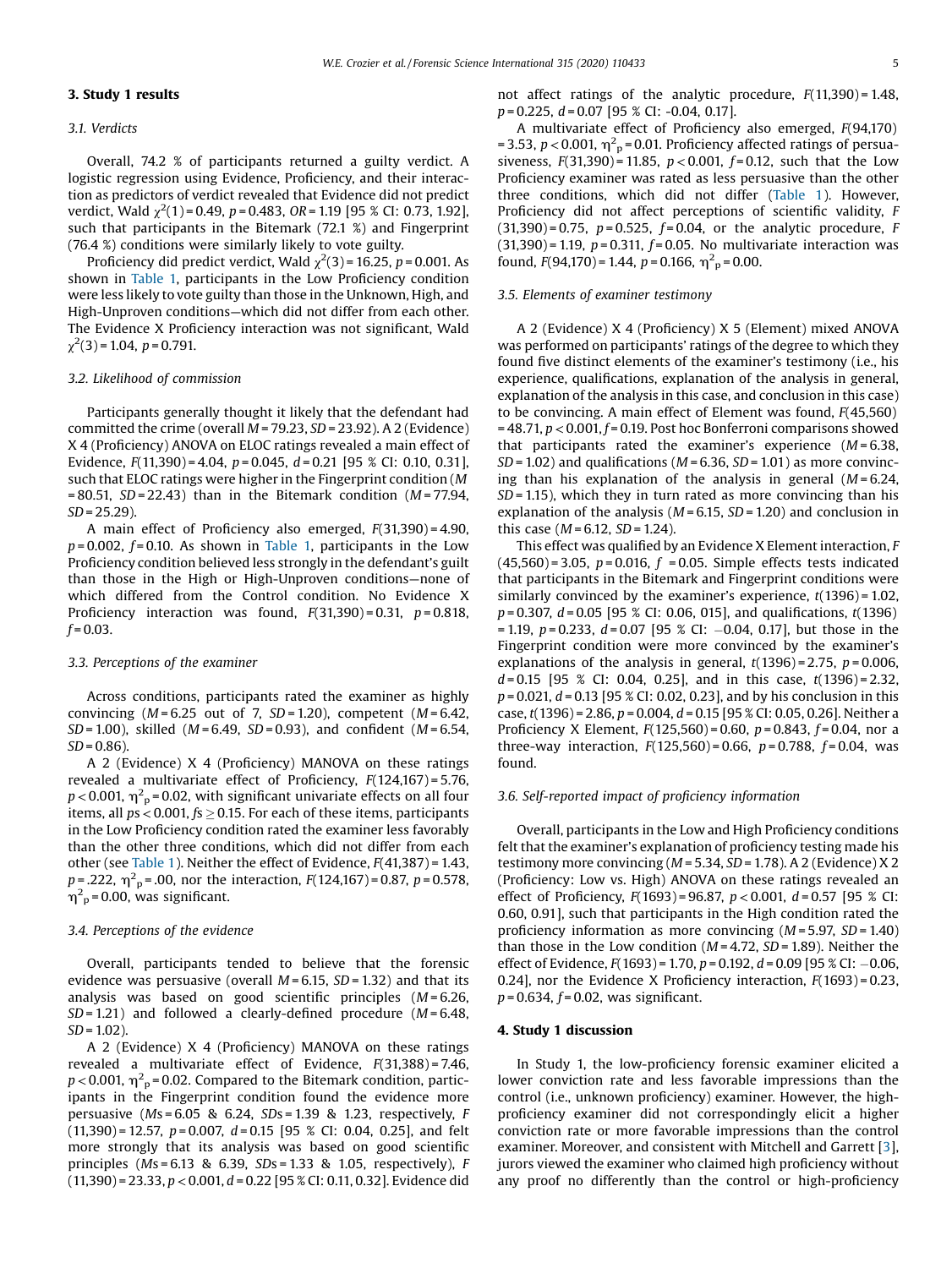examiners, which suggests that jurors assume forensic examiners to be highly accurate unless explicitly informed otherwise.

While the results of Study 1 are informative, its ecological validity is limited by the absence of a cross-examination component. In Study 1, jurors' ratings of the forensic examiner's skill and persuasiveness were consistently near-ceiling—perhaps because they did not also read a cross-examination in which an attorney highlighted the examiner's weaknesses or limitations as they presumably would in a real-world trial. As such, we reasoned that cross-examination may amplify the effect of proficiency information by reiterating that information and/or explaining limitations of the analysis that jurors would not otherwise intuit.

# 5. Study 2

Study 2 was designed as a partial replication and extension of Study 1. First, all participants read the case summary from Study 1 and the testimony of either the low-, high-, or unknown (i.e., control) proficiency fingerprint examiner. Then, some participants also read a cross-examination of the fingerprint examiner, which reiterated his performance on blind proficiency tests and/or highlighted the subjectivity inherent to his analysis. Lastly, participants rendered a verdict and provided the same dependent measures collected in Study 1.

As with Study 1, Study 2 was fully pre-registered. All components of the pre-registration, experiment, data, and analyses can be found on OSF at [https://osf.io/evy5a/?view\\_only=](https://osf.io/evy5a/?view_only=de570b7362054ecb859c924b77d0adbf) [de570b7362054ecb859c924b77d0adbf.](https://osf.io/evy5a/?view_only=de570b7362054ecb859c924b77d0adbf)

# 6. Study 2 method

# 6.1. Participants and design

Participants ( $N = 1412$ ) were recruited via Qualtrics and completed the study online. Each participant was randomly assigned to one of seven cells in a 2 (Proficiency: Low vs. High) X 3 (Crossexamination: None, Testing, or Testing + Subjectivity) + 1 (Control: Unknown Proficiency and No Cross-examination) between-subjects design. All participants were eligible to serve on a jury in the United States. As with Study 1, we preregistered this sample size as sufficient to detect small-medium differences in ELOC and Likert Scale ratings between any two groups  $(d = 0.35)$  and an odds ratio of 1.25 for differences in guilty verdicts with 90 % power.

As in Study 1, our sample was stratified to be representative of the U.S. population, with a slight male majority (50.4 %) and a mean age of  $46.83$  (SD = 17.22; range = 18-91). Most participants selfidentified as White (63.7 %), with others self-identifying as Hispanic (16.3 %), Black (10.9 %), Asian (5.2 %), Native American (1.1 %), or other race (2.8 %). The sample included at least one resident from 49 of the 50 U.S. states, with the four census regions proportionately represented (i.e., 16.6 % Northeast, 38.2 % South, 21.9 % Midwest, and 23.3 % West). The modal participant had completed some college (39.9 %) and self-reported a gross household income of \$30,000–\$39,999 (12.1 %) and 60.5 % making \$59,000 or less a year.

# 6.2. Procedure

The procedure of Study 2 was similar to Study 1, with the addition of a cross-examination of the examiner. Participants first read a set of case facts describing a crime which included only fingerprint evidence, as we eliminated the bitemark manipulation. Participants then read a transcript of a forensic analyst's testimony and subsequent cross-examination. They then provided a verdict, ELOC rating, and views of the examiner and the evidence, as in Study 1.

#### 6.3. Materials

#### 6.3.1. Case summary

The case summary was identical to the summary used in the Fingerprint conditions of Study 1 (i.e., the only evidence against the defendant was the opinion of a fingerprint examiner).

## 6.3.2. Examiner testimony

By random assignment, participants read the testimony of either the Low-Proficiency, High-Proficiency, or Control (i.e., unknown proficiency) examiner—each of which was identical to Study 1.

## 6.3.3. Cross-examination

Some participants also read a cross-examination of the fingerprint examiner. To be exact, participants in the Testing cross-examination condition read a cross-examination in which the defense attorney emphasized that blind proficiency tests are meant to ensure examiners are doing their work properly, and reiterated the number of errors that the examiner had made on these tests. Participants in the Testing + Subjectivity cross-examination condition read a cross-examination that included the aforementioned elements as well as an exchange in which the examiner stated that fingerprint examiners often deal with incomplete, distorted, or smudged prints, and do not use objective measures in their analyses, such that errors sometimes occur and two different examiners could arrive at different opinions about the same fingerprints. Participants in the None and Control conditions did not read any cross-examination of the forensic examiner.

#### 6.3.4. Dependent measures

The dependent measures in Study 2 were identical to those collected in Study 1.

# 6.3.5. Instructional manipulation and attention checks

As in Study 1, all participants who responded incorrectly to the instructional manipulation check  $(n = 4071)$  or attention checks (1590) were excluded.

#### 6.4. Hypotheses

- 1. We predict an ANOVA main effect of Proficiency, such that high proficiency examiner will result in more guilty verdicts, higher ELOC, higher examiner ratings, and higher evidence ratings, than low proficiency examiner. The No Cross condition will not be significantly different than either high or low proficiency (as assessed by t-tests)
- 2. We predict an ANOVA main effect of Cross-Examination type, such that participants in the No Cross category will provide more guilty verdicts, higher ELOC, higher examiner ratings, and higher evidence ratings than the Testing Cross and Testing + Subjectivity Cross conditions. We also predict that Testing + Subjectivity Cross will be significantly lower than Testing Cross on those DVs. Although Thompson and Scurich [[28\]](#page-10-0) did not find an additive effect of cross examining on bias and subjectivity, our results from Study 1 demonstrated low proficiency test performance significantly lowered verdicts and ELOC. Thus, if the cross-examination has the effect we predict, it is possible that we will see a main effect of Cross-Examination type driven primarily by differences in the Low proficiency condition (that is, qualified by an interaction term as specified below). Participants in the hanging control will be significantly higher on DVs than participants in the Testing Cross and Testing + Subjectivity Cross (as assessed by t-tests).
- 3. We predict a significant interaction between Proficiency and Cross-Examination, such that the gap between High Proficiency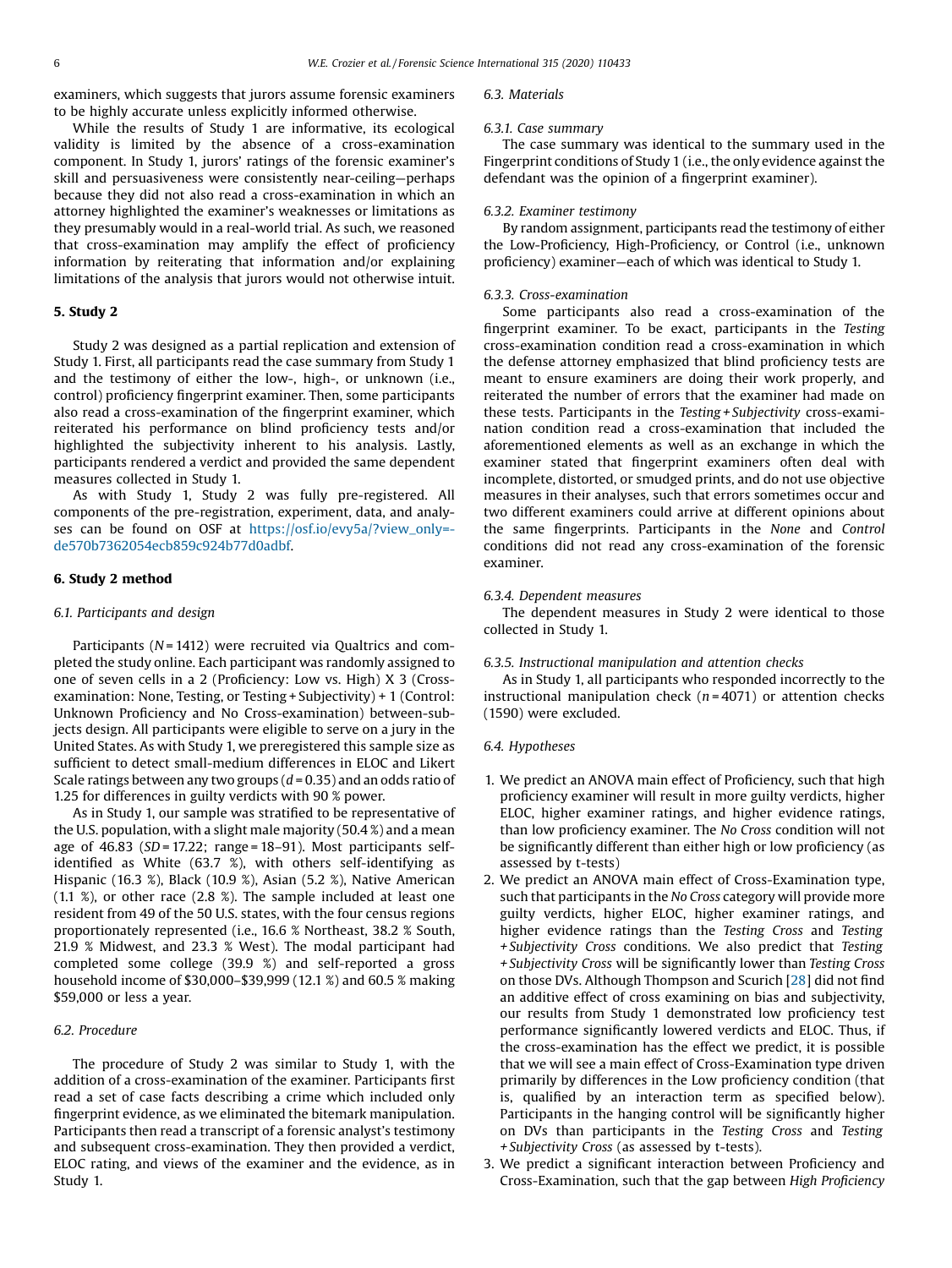<span id="page-6-0"></span>Table 2

Effects of Proficiency and Cross-examination on Guilt Judgments and Perceptions of Examiner and Evidence (Study 2).

|                                                                                                                                                                                                                                                                                                          |                                                                                                                                                             | Low Proficiency                                                                                                                                                     |                                                                                                                                                      |                                                                                                                                                  | High Proficiency                                                                                                                                                          |                                                                                                                                                                                      |                                                                                                                                                                                 |
|----------------------------------------------------------------------------------------------------------------------------------------------------------------------------------------------------------------------------------------------------------------------------------------------------------|-------------------------------------------------------------------------------------------------------------------------------------------------------------|---------------------------------------------------------------------------------------------------------------------------------------------------------------------|------------------------------------------------------------------------------------------------------------------------------------------------------|--------------------------------------------------------------------------------------------------------------------------------------------------|---------------------------------------------------------------------------------------------------------------------------------------------------------------------------|--------------------------------------------------------------------------------------------------------------------------------------------------------------------------------------|---------------------------------------------------------------------------------------------------------------------------------------------------------------------------------|
|                                                                                                                                                                                                                                                                                                          | Control                                                                                                                                                     | None                                                                                                                                                                | Test                                                                                                                                                 | Test/Subj                                                                                                                                        | None                                                                                                                                                                      | Test                                                                                                                                                                                 | Test/Subj                                                                                                                                                                       |
| Guilty verdicts (%)<br>Likelihood of commission $(0-100)$<br>Examiner convincingness $(1-7)$<br>Examiner competence $(1-7)$<br>Examiner skill $(1-7)$<br>Examiner confidence $(1-7)$<br>The forensic evidence presented by the<br>examiner was persuasive, $(1–7)$<br>The forensic analysis was based on | $75.1_{ab}$<br>78.22, (25.64)<br>$6.35_{ab}$ (1.08)<br>$6.54_{ab}$ (0.79)<br>$6.59_{ab}$ (0.78)<br>$6.55ab$ (0.85)<br>$6.33ab$ (1.16)<br>$6.41_{ab}$ (1.11) | 70.8 <sub>ah</sub><br>$77.33a$ (26.32)<br>$6.10_{a}$ (1.31)<br>$6.14_c(1.14)$<br>$6.22b$ (1.14)<br>$6.38h$ (1.09)<br>$5.92c$ (1.45)<br>6.24 <sub>abc</sub> $(1.26)$ | 51.3 <sub>c</sub><br>$66.69h$ (28.08)<br>$5.65c$ (1.47)<br>$5.78d$ (1.24)<br>$5.80c$ (1.19)<br>$6.02c$ (1.16)<br>$5.34_{d}$ (1.69)<br>$5.91c$ (1.39) | $37.0_{d}$<br>$63.11b$ (27.79)<br>$5.38c$ (1.44)<br>$5.68_{d}$ (1.20)<br>$5.78c$ (1.18)<br>$5.76_c(1.20)$<br>$5.15_d(1.52)$<br>$5.41_{d}$ (1.44) | 85.5 <sub>e</sub><br>$86.33c$ (19.51)<br>6.66 <sub>h</sub> (0.87)<br>$6.78a$ (0.64)<br>$6.80_{a}$ (0.62)<br>$6.80_{a}$ $(0.54)$<br>$6.55_{a}$ (1.04)<br>$6.58_{a}$ (1.10) | 78.6 <sub>he</sub><br>$80.70_{ac}$ (22.81)<br>$6.39_{ab}$ (1.03)<br>$6.49_{ab}$ (1.00)<br>$6.52b$ (0.85)<br>$6.56_{ab}$ (0.87)<br>6.19 <sub>abc</sub> $(1.20)$<br>$6.38_{ab}$ (1.01) | $68.0_a$<br>75.44, (26.36)<br>6.31, (0.96)<br>$6.43_{\rm bc}$ (0.94)<br>$6.54_{ab}$ (0.74)<br>6.49 <sub>h</sub> (0.79)<br>$6.04_{\rm bc}$ (1.32)<br>6.11 <sub>bc</sub> $(1.19)$ |
| good scientific principles. $(1-7)$<br>The forensic analysis followed a<br>clearly-defined and standard procedure, $(1-7)$                                                                                                                                                                               | $6.56a$ (0.88)                                                                                                                                              | $6.47_{abc}$ (1.07)                                                                                                                                                 | $6.23_{\rm bc}$ (1.15)                                                                                                                               | $5.57_{d}$ (1.54)                                                                                                                                | $6.74_{\circ}$ (0.79)                                                                                                                                                     | $6.55ab$ (0.91)                                                                                                                                                                      | $6.19_c(1.27)$                                                                                                                                                                  |

Note: None = No cross-examination. Test = Testing cross-examination. Test/Subj = Testing/Subjectivity cross-examination. Values not sharing a common subscript differ at p  $< 0.05$ 

and Low proficiency (more guilty verdicts, higher ELOC, higher examiner ratings, and higher evidence ratings in High Proficiency) will be greater for the Testing Cross and Testing + Subjectivity Cross conditions than in the No Cross condition.

# 7. Study 2 results

# 7.1. Verdicts

Overall, 66.7 % of participants returned a guilty verdict. A logistic regression using Proficiency, Cross-examination, and their interaction as predictors of verdict revealed that Proficiency predicted verdict, Wald  $\chi^2(1)$  = 12.30, p < 0.001, OR = 2.43 [95 % CI: 1.48, 4.00], such that participants in the High Proficiency condition voted guilty more often (76.6 %) than those in the Low Proficiency condition (53.1 %), replicating results from Study 1.

Cross-examination also predicted verdict, Wald  $\chi^2(2)$  = 44.51,  $p < 0.001$ , such that guilty verdicts were most frequent when the examiner was not cross-examined (78.1 %), less frequent for Testing Cross participants (65.0 %), and even less frequent for Testing + Subjectivity Cross participants (46.4 %). The Proficiency X Crossexamination interaction was not significant, Wald  $\chi^2(2)$ =1.38,  $p = 0.501$ .

As shown in Table 2, relative to the control condition where proficiency was unknown and the examiner was not crossexamined (75.1 %), the High Proficiency examiner increased guilty verdicts, but the Low Proficiency examiner did not affect verdicts a trend we did not find in Study 1. Both types of cross-examination (i.e., Testing Cross and Testing + Subjectivity Cross) lowered the frequency of guilty verdicts in the Low Proficiency condition, but only the Testing + Subjectivity Cross lowered the frequency of guilty verdicts in the High Proficiency condition.

#### 7.2. Likelihood of commission

Participants generally thought it likely that the defendant had committed the crime (overall  $M = 75.44$ ,  $SD = 26.38$ ). A 2 (Proficiency) X 3 (Cross-examination) ANOVA on ELOC ratings revealed a main effect of Proficiency,  $F(11,130) = 50.81$ ,  $p < 0.001$ ,  $d = 0.45$  [95 % CI: 0.33, 0.57], such that ELOC ratings were higher in the High Proficiency condition ( $M = 80.76$ ,  $SD = 23.26$ ) than in the Low Proficiency condition ( $M = 69.07$ ,  $SD = 28.02$ ).

Cross-examination also affected ELOC ratings, F(21,130) = 28.08,  $p < 0.001$ ,  $f = 0.22$ , such that participants were most confident in the defendant's guilt when the examiner was not cross-examined (M  $= 81.81$ , SD = 23.59), less confident for the Testing Cross (M = 73.73,  $SD = 26.49$ ), and even less confident in the Testing + Subjectivity Cross condition ( $M = 66.90$ ,  $SD = 27.65$ ). The Proficiency X Crossexamination interaction was not significant,  $F(21,130) = 1.17$ ,  $p = 0.311, f = 0.05.$ 

Echoing the pattern for verdicts, the High Proficiency examiner—but not the Low Proficiency examiner—increased ELOC ratings relative to the control condition. Both types of cross-examination again lowered ELOC ratings in the Low Proficiency condition, but only the Testing + Subjectivity Cross lowered ELOC ratings in the High Proficiency condition (Table 2).

## 7.3. Perceptions of the examiner

Across conditions, participants rated the examiner as highly convincing  $(M = 6.06, SD = 1.30)$ , competent  $(M = 6.20, SD = 1.12)$ , skilled ( $M = 6.25$ ,  $SD = 1.07$ ), and confident ( $M = 6.32$ ,  $SD = 1.04$ ). A 2 (Proficiency) X 3 (Cross-examination) MANOVA on these ratings revealed a multivariate effect of Proficiency, F(41,127) = 35.13,  $p$  < 0.001,  $\rm\thinspace\eta^2$ <sub>p</sub> = 0.11. Compared to the *Low Proficiency* examiner, participants rated the High Proficiency examiner as more convincing (Ms = 5.71 & 6.45, SDs = 1.44 & 0.98, respectively), F(11,130)  $= 93.41, p < 0.001, d = 0.60$  [95 % CI: 0.48, 0.71], more competent (Ms  $= 5.87 \& 6.57$ , SDs = 1.21 & 0.89),  $F(11,130) = 114.57$ ,  $p < 0.001$ ,  $d = 0.66$ [95 % CI: 0.54, 0.77], more skilled (Ms = 5.94 & 6.61, SDs = 1.19 & 0.77),  $F(11,130) = 122.94$ ,  $p < 0.001$ ,  $d = 0.66$  [95 % CI: 0.54, 0.78], and more confident (Ms = 6.05 & 6.61, SDs = 1.18 & 0.77), F(11,130)  $= 81.77, p < 0.001, d = 0.56$  [95 % CI: 0.44, 0.68].

A multivariate effect of Cross-examination also emerged, F  $(82,256)$  = 8.04,  $p < 0.001$ ,  $\eta^2$ <sub>p</sub> = 0.03, with univariate effects on all four items, all  $ps < 0.001$ ,  $fs \ge 0.17$ . As shown in [Table](#page-7-0) 3, the Testing Cross decreased ratings of the examiner along all four dimensions, and the addition of a Subjectivity component decreased ratings of convincingness and confidence even further. The multivariate interaction was not significant,  $F(82,256) = 0.56$ ,  $p = 0.815$ ,  $\eta_{\text{p}}^2$  = 0.00.

Relative to the control condition, the Low Proficiency examiner was seen as less competent, but as similarly convincing, skilled, and confident—and either form of cross-examination decreased ratings of the examiner on all four dimensions (Table 2). Perceptions of the Control and High Proficiency examiners did not differ; Testing Cross decreased only ratings of the examiner's skill, whereas Testing + Subjectivity Cross decreased ratings of the examiner's convincingness, competence, and confidence.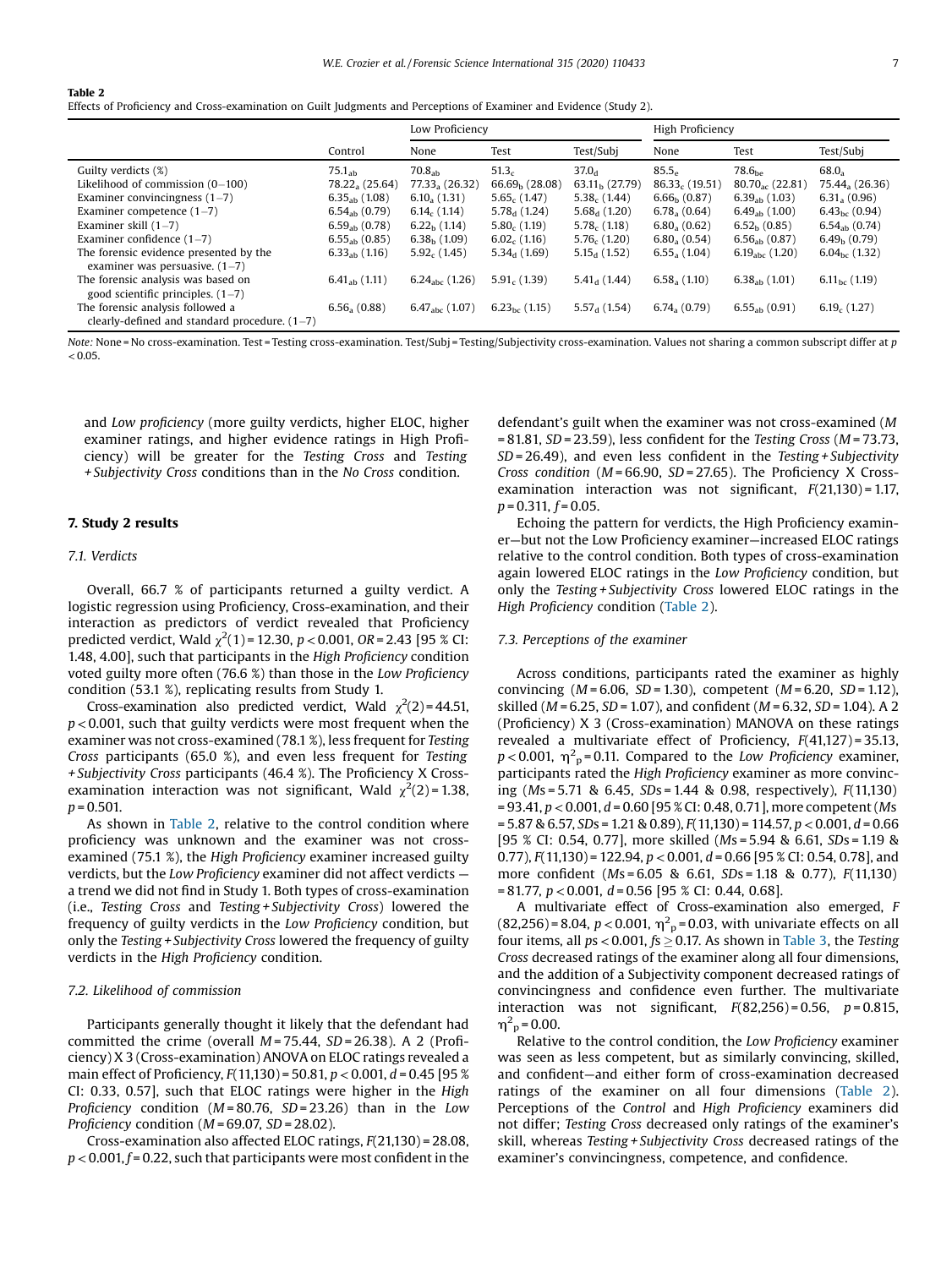# <span id="page-7-0"></span>Table 3

Effect of Cross-examination on Perceptions of the Expert and Evidence (Study 2).

|                                                                                  | None                  | Proficiency    | Proficiency/Subjectivity |
|----------------------------------------------------------------------------------|-----------------------|----------------|--------------------------|
| Examiner convincingness $(1-7)$                                                  | $6.38a$ (1.14)        | $6.02h$ (1.32) | $5.71c$ (1.35)           |
| Examiner competence $(1-7)$                                                      | $6.46_{a}$ (0.98)     | $6.14b$ (1.18) | $5.96b$ (1.16)           |
| Examiner skill $(1-7)$                                                           | 6.51, (0.96)          | $6.16b$ (1.10) | $6.06b$ (1.09)           |
| Examiner confidence $(1-7)$                                                      | 6.59, (0.88)          | $6.29h$ (1.05) | $6.01c$ (1.12)           |
| The forensic evidence presented by the examiner was persuasive. $(1-7)$          | $6.23_{\circ}$ (1.30) | $5.77h$ (1.56) | $5.48c$ (1.47)           |
| The forensic analysis was based on good scientific principles. $(1–7)$           | 6.41, (1.19)          | $6.15h$ (1.23) | $5.64c$ (1.38)           |
| The forensic analysis followed a clearly-defined and standard procedure. $(1-7)$ | $6.60_{a}$ (0.95)     | $6.39h$ (1.04) | $5.78c$ (1.44)           |

Note: Values not sharing a common subscript differ at  $p < 0.05$ .

# 7.4. Perceptions of the evidence

Participants generally agreed that the forensic evidence was persuasive (overall  $M = 5.85$ ,  $SD = 1.48$ ) and that its analysis was based on good scientific principles  $(M=6.09, SD=1.30)$  and followed a clearly-defined procedure  $(M = 6.28, SD = 1.19)$ . A 2 (Proficiency) X 3 (Cross-examination) MANOVA on these ratings revealed a multivariate effect of Proficiency, F(31,128) = 28.58,  $p$  < 0.001,  $\eta^2$ <sub>p</sub>=0.07. Compared to the *Low Proficiency condition*, participants in the High Proficiency condition more strongly believed that the forensic evidence was persuasive (Ms = 5.47 & 6.27, SDs = 1.59 & 1.21, respectively),  $F(11,130) = 85.78$ ,  $p < 0.001$ ,  $d = 0.56$  [95 % CI: 0.44, 0.68], that its analysis was based on good scientific principles (Ms = 5.86 & 6.36, SDs = 1.40 & 1.12), F(11,130) = 37.62,  $p < 0.001$ ,  $d = 0.39$  [95 % CI: 0.27, 0.51], and that its analysis followed a clearly-defined procedure (Ms = 6.09 & 6.50, SDs = 1.32 & 0.99),  $F(11,130) = 29.32$ ,  $p < 0.001$ ,  $d = 0.35$  [95 % CI: 0.23, 0.47].

A multivariate effect of Cross-examination also emerged, F  $(62,258)$  = 17.10,  $p < .001$ ,  $\eta^2$ <sub>p</sub> = 0.04, with univariate effects on all three items, all  $ps < 0.001$ ,  $fs \ge 0.20$ . For each item, the evidence was rated most favorably when the examiner was not cross-examined, less favorably in the Testing Cross condition, and even less favorably for the Testing + Subjectivity Cross (Table 3). The multivariate interaction was not significant,  $F(62,258) = 0.63$ ,  $p = 0.707$ ,  $\eta_{\text{p}}^2$  = 0.00.

Relative to the Control condition, the Low Proficiency examiner's evidence was rated as less persuasive, but his analysis was rated as similarly scientific and clearly-defined; both cross-examinations weakened the evidence's persuasiveness, but only the Testing + Subjectivity Cross affected perceptions of the analysis ([Table](#page-6-0) 2). The evidence and analysis of control and High Proficiency examiners were perceived no differently, and the Testing Cross did not weaken perceptions of the High Proficiency examiner's evidence or analysis, but the Testing + Subjectivity Cross weakened both.

# 7.5. Elements of examiner testimony

A 2 (Proficiency) X 3 (Cross-examination) X 5 (Element) mixed ANOVA was performed on participants' ratings of how convincing they found five elements of the examiner's testimony. A main effect of Element was found,  $F(41,127) = 38.48$ ,  $p < 0.001$ ,  $f = 0.37$ ; overall, participants were most convinced by the examiner's experience ( $M = 6.31$ ,  $SD = 1.02$ ) and qualifications ( $M = 6.26$ ,  $SD =$ 1.08), less convinced by his general explanation of the analysis (M  $= 6.15$ , SD = 1.17), even less convinced by his explanation of the analysis in this case ( $M = 6.03$ ,  $SD = 1.25$ ), and even less convinced by his conclusion in this case  $(M = 5.95, SD = 1.27)$ .

This effect was qualified by significant Proficiency X Element, F  $(41,127) = 2.52$ ,  $p = 0.040$ ,  $f = 0.09$ , and Cross-examination X Element,  $F(82,256) = 5.09$ ,  $p < 0.001$ ,  $f = 0.13$ , interactions. For Proficiency, participants in the Low Proficiency condition rated all five elements of the examiner's testimony as less convincing compared to those in the High Proficiency condition, all  $ts > 5.89$ ,  $ps < 0.001$ , ds>0.34. For Cross-examination, the Testing Cross and Testing + Subjectivity Cross weakened the convincingness of the examiner's experience and qualifications to the same degree, but for the other three elements, Testing Cross weakened their convincingness and Testing + Subjectivity Cross weakened it even further.

Compared to the control condition, the High Proficiency examiner was rated as more convincing on four of the five elements (i.e., all except experience), and neither cross-examination weakened the convincingness of his experience or qualifications, but the Testing + Subjectivity Cross weakened the convincingness of the other three elements. The Low Proficiency and Control examiners were rated as similarly convincing on all five elements, but either type of cross-examination weakened the Low Proficiency examiner's convincingness on all five elements (see online supplemental material on OSF for full results).

## 7.6. Self-reported impact of proficiency information

Overall, participants in the six experimental conditions felt that the examiner's explanation of proficiency testing made his testimony more convincing  $(M = 5.11, SD = 1.89)$ . A 2 (Proficiency) X 3 (Cross-examination) ANOVA on these ratings revealed a main effect of Proficiency,  $F(21,091) = 153.35$ ,  $p < 0.001$ ,  $d = 0.78$  [95 % CI: 0.65, 0.90], such that participants in the High condition rated the proficiency information as more convincing  $(M = 5.82, SD = 1.49)$ than those in the Low condition ( $M = 4.45$ ,  $SD = 1.99$ ). A main effect of Cross-examination also emerged,  $F(21,091) = 26.77$ ,  $p < 0.001$ ,  $f = 0.22$ , such that the No Cross condition rated the proficiency information as more convincing  $(M=5.58, SD=1.77)$  than the Testing Cross condition ( $M = 5.15$ ,  $SD = 1.86$ ), who in turn rated it as more convincing than the Testing + Subjectivity Cross condition (M = 4.50, SD= 1.92). No Proficiency X Cross-examination interaction was found,  $F(21,091) = 1.46$ ,  $p = 0.233$ ,  $f = 0.05$ .

#### 8. Study 2 discussion

In Study 2, we increased the ecological validity of our study by including a cross-examination of the examiner. A competent defense attorney should not let an examiner go unquestioned, particularly if they claim proficiency without evidence or provide evidence to the contrary. Indeed, defense attorneys may be more skeptical of forensic evidence than laypeople [[34](#page-10-0)]. As such, Study 2 participants read a cross-examination conditions that either did or did not reiterate the examiner's proficiency test performance. As predicted, we found that cross-examining an examiner on their proficiency led lay participants to devalue their testimony. Relative to the low proficiency examiner who was not cross-examined, our Testing cross-examination reduced guilty verdicts, perceived likelihood of commission, and all examiner ratings, and the stronger Testing/Subjectivity cross decreased guilty verdicts and estimations of commission even further. Thus, as expected, highlighting the limitations of the low proficiency examiner's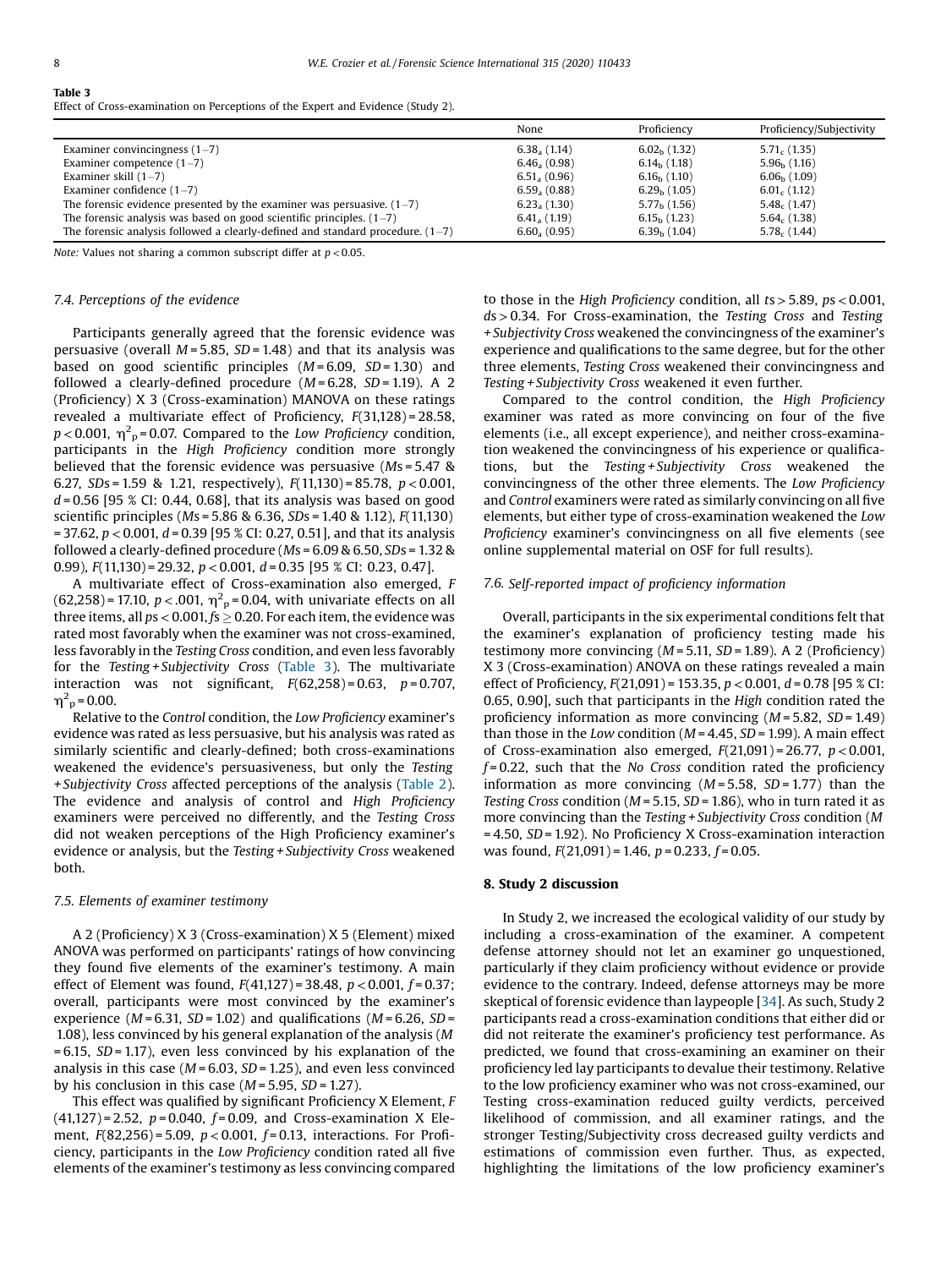analysis on cross-examination led participants to give less weight to his testimony.

In contrast, the high proficiency examiner was somewhat protected from the debilitating effect of cross-examination. Relative to the high proficiency examiner who was not crossexamined, only the stronger Testing/Subjectivity cross-examination of the high proficiency examiner decreased guilty votes, likelihood of commission ratings, and examiner ratings. Put another way, the weaker Testing did not faze the high proficiency examiner as it did the low proficiency examiner. This pattern suggests an important applied benefit of blind proficiency testing namely, that examiners who perform well on such tests are to some degree inoculated against cross-examination.

#### 9. General discussion

These two studies shed light on how jurors react to and utilize information about an individual forensic examiner's performance on blind proficiency tests. Together, they produced some findings that were expected, as well as others that were more nuanced or surprising. Below, we review our principal findings and discuss their implications for forensic science practice and expert testimony.

At first glance, the results of Study 1 could be taken as confirmation of examiners' fears: Insofar as lay participants devalued the low-proficiency examiner but did not correspondingly elevate the high-proficiency examiner, examiners may interpret this pattern as evidence that they have little to gain but potentially much to lose—from engaging in blind proficiency testing. However, a closer look at our data suggests that these fears are overblown. Although lay participants' devaluation of the lowproficiency examiner was statistically significant in Study 1, it was objectively quite small and participants in both studies rated the low-proficiency examiner very favorably (i.e.,  $Ms > 5.97$  and 6.10, respectively, on a 7-point scale) and still voted to convict 65 % and 71 % of the time when the low-proficiency examiner's testimony was the only evidence against the defendant. Thus, while poor performance on proficiency tests was detrimental to examiners' persuasiveness in Study 1, the degree to which it is detrimental may not be practically important, as ratings of their convincingness and skill were nonetheless consistently near ceiling in both studies.

In fact, Study 2 participants viewed the high proficiency examiner more favorably than the control examiner whose proficiency was unknown. To be exact, participants who read the testimony of a high proficiency examiner returned more guilty verdicts and more favorable ratings of the examiner. Thus, whereas the findings of Study 1 implied that laypeople assume examiners to be highly skilled unless informed otherwise, the results of Study 2 demonstrate that performing well on blind proficiency testing can indeed further enhance examiners' persuasiveness. This finding is in line with our original prediction that high-proficiency examiners should elicit more guilty verdicts, stronger perceptions of guilt, and higher ratings of examiner skill and methodological quality. This result is consistent with prior work suggesting that laypeople can discriminate between levels of proficiency [[3\]](#page-9-0).

In both studies, proficiency information informed participants' opinions of the testifying examiner's convincingness, skill, competence, and confidence—but it had little effect on their opinion of the domain's underlying methods or evidence. This pattern suggests that lay participants are able to distinguish between the proficiency of an individual examiner and the reliability of that examiner's method as a whole. In other words, participants' overall impression of the domain and method was likely not soured by one low proficiency examiner—and again, both examiner- and domain-focused ratings were universally high, regardless of proficiency and/or cross-examination.

Theoretically, performance on blind proficiency tests could reflect the validity of an examiner's methodology, insofar as examiners who perform well on proficiency tests are likely using sound methods, and vice versa. However, our data suggest that participants did not consider proficiency testing to be indicative of the validity of the underlying methodology, and they instead attributed proficiency testing performance entirely to the examiner's ability rather than to their methods. This result is consistent with work suggesting that lay participants respond to proficiency information, but retain strong views regarding the reliability of forensic methods in general [\[3](#page-9-0)]. Further, it is consistent with work showing that laypeople are generally poor at evaluating the quality of scientific evidence, such as psychological expert testimony [\[35,36](#page-10-0)].

Further underscoring participants' limited ability to evaluate scientific evidence, Study 1 participants viewed fingerprint and bitemark examiners as equally skilled and convincing and their testimony elicited similar conviction rates. This finding echoes previous studies in which laypeople believed both fingerprint and forensic dental identification to be somewhat subjective [[22\]](#page-10-0) and highly accurate ([\[21\]](#page-10-0), see also Ref. [[37](#page-10-0)]). This finding is quite concerning, given that latent fingerprint identification has an undeniably stronger scientific foundation than bitemark identification. For instance, whereas fingerprint examiners have demonstrated relatively higher levels of accuracy in the few controlled studies conducted to date, forensic bitemark comparison has been found to lack adequate controlled studies and is therefore lacking in foundational validity [[2\]](#page-9-0). Our results therefore suggest that lay participants fail to appreciate the limitations of bitemark identification and may give an undue amount of weight to this form of evidence.

Though amply powered, our studies are limited by the fact that participants did not deliberate in groups, but rather rendered guilty votes individually, and they read written trial materials which were modeled after testimony from actual criminal cases rather than viewing witness testimony in vivo. However, previous research has consistently found that trial simulations based on written materials typically produce the same outcomes as videobased trial simulations [\[38,39](#page-10-0)], Conversely, we did sample a large population of census-representative and jury eligible adults. While a recent meta-analysis suggests that college-student samples are representative and suitable for mock jury research, our samples are more ecologically valid as they were stratified to represent the U.S. population as a whole [\[40\]](#page-10-0).

Another limitation is that Study 2 did not include a condition where the examiner was cross-examined, but did not provide proficiency information, which is presumably a common occurrence in real-world trials. As such, we could not test the potential cost of an examiner admitting under cross-examination that they do not engage in proficiency testing at all. In such a situation, we presume that the examiner would offer an explanation for why they do not complete proficiency tests and/or assert that this does not undermine the validity of their opinion. This rebuttal, while realistic, would introduce a new variable into the cross-examination that would introduce a potential confound into our experimental design. Further, in Study 2 we saw that Control examiners were weakened relatively to High proficiency examiners and participants viewed low-proficiency examiners similarly as no-proficiency examiners, suggesting detrimental impact for a cross-examined no-proficiency examiner.

A redirect examination of a forensic examiner is another ecologically-valid way that an examiner could potentially combat the detrimental effects of a low proficiency test performance. Indeed, with an open-ended questioning format, a redirect may be even more effective than cross-examination responses. A number of possible responses come to mind: an examiner could state their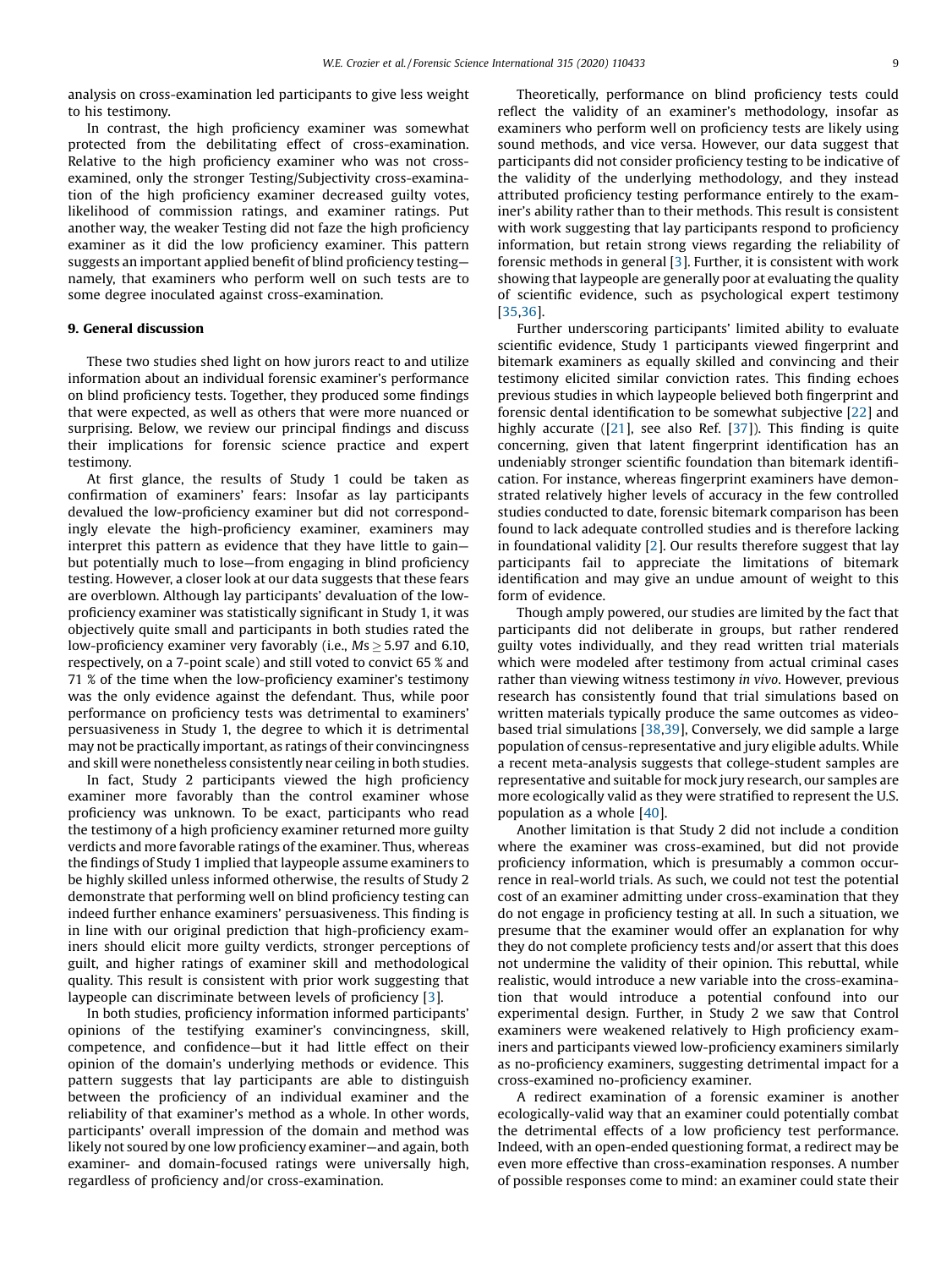<span id="page-9-0"></span>performance is not, in fact, that problematic; that their mistake on a previous case does not indicate they made a mistake here; that they followed procedure in this case so their conclusions are valid; or even that they have learned from their mistakes and would now pass any blind proficiency test without any errors. Redirect is outside the scope of this article, but future research may want to investigate whether redirect decreases the effects we have found here, either through the aforementioned responses or others.

An additional limitation is that we kept a majority of details about the investigation and trial constant across conditions. Perhaps varying these factors would have moderated the impact of proficiency information. For example, strengthening the prosecution's case by introducing other incriminating evidence may have decreased the impact of proficiency information by prompting less scrutiny of the examiner's incriminating judgment—a form of forensic confirmation bias [[41](#page-10-0)]. Similarly, the examiner's experience and qualifications may overshadow their performance on proficiency tests. In both studies, our examiner had 12 years of experience, including employ at the FBI — a qualification that likely impresses jurors e.g., Ref. [\[42\]](#page-10-0). In line with a dual-process theory of persuasion, such superficial information tends to affect jurors along a peripheral route, which can lead to less scrutiny put on central-route factors, such as an examiner's methods and performance [[43\]](#page-10-0). Should the examiner be less experienced, jurors may rely more on blind proficiency testing information, and widen the gap between high- and low-proficiency examiners. Similarly, the trial was relatively brief, having only the single form of evidence and single witness. It is possible that in longer trials, with more information, blind proficiency information may lose some of its potency. We note, however, that the forensic examiner's testimony is realistic in content and length, based on our review of hundreds of trial transcripts. Blind proficiency affects only the examiner's testimony and thus the assessment of forensic evidence should be temporally contained to the examiner's time on the stand. Thus, any decrease over lengthier trials in the effects we demonstrate here are likely minimal.

Finally, we acknowledge that the high exclusion rates in both Study 1 and 2 may limit generalizability of these results. Specifically, we excluded participants from analyses because they failed to fully read questions and follow instructions (in the case of the instructional manipulation check), and failed to notice or remember several important case details (in the case of the manipulation checks). These exclusions decrease the noise in our data, increasing its reliability, and increase the precision with which we estimate the effects of our independent variables [\[33](#page-10-0)]. It does, however, limit our generalizability to jurors who are paying attention in trial. While it may unfortunately be the case that jurors sometimes do not pay attention, we would not expect the manipulations in these study to affect those jurors, precisely because they did not notice them in the same manner that our excluded participants failed to notice them.

These findings raise practical questions for the criminal legal system. We note that judges have often, in the past, not provided defense lawyers with discovery on proficiency testing information [[5](#page-10-0)]. While constitutional due process rights safeguard access to evidence that can be used to impeach a witness at trial, in the past, judges have sometimes concluded that proficiency information is not valuable as a source of impeachment that could undermine the credibility of an expert witness [[5\]](#page-10-0). For defense lawyers to ask questions regarding proficiency information in a cross-examination, they would obviously first have to have access to it. Further, if there is not routine access to proficiency information, crime laboratories can choose to strategically disclose high proficiency scores, and not disclose low proficiency scores. Our results suggest that they would gain real advantages at a criminal trial by doing so.

Our results also suggest the importance of evenhanded discovery regarding such information, discovery of all information which does in fact permit meaningful impeachment of an expert.

Cross-examination is just one tool available at a criminal trial to interrogate evidence. Judges may themselves consider, as part of their gatekeeping responsibilities, whether evidence is sufficiently reliable. Proficiency information may play a role in that task, and it has in the past [\[5](#page-10-0)]. Future research could examine whether there are other ways that such information can be made salient to lay jurors, including through jury instructions, a defense expert, closing arguments, or through standards for a discipline that any practitioner would be required to follow, to present the limitations of their methods and conclusions in reports and in courtroom testimony.

#### 10. Conclusion

These results suggest that blind proficiency testing information can valuably inform jury decision-making. These findings may support efforts to conduct blind proficiency testing as part of routine quality programs in crime laboratories, and to share such information with prosecution and defense lawyers in reports and testimony. We find that examiners were not "burned" or found severely undermined by jurors, even when their proficiency scores were quite low, and even when subjected to intense crossexaminations making that poor performance especially salient. To the extent that laboratories fear that blind proficiency testing would create unwarranted challenges in presenting expert testimony in court (see Ref. [\[14](#page-10-0)]), we suggest that it does not. These studies support the use of blind proficiency testing more routinely, and they suggest that test results can usefully inform trials, and should be incorporated into the evidence that jurors consider at criminal trials.

# Funding

This work was partially supported by the Center for Statistics and Applications to Forensic Evidence (CSAFE) through Cooperative Agreement #70NANB15H176 between the National Institute of Standards and Technology and Iowa State University, which includes activities carried out at Carnegie Mellon University, Duke University, University of California, Irvine, and University of Virginia.

#### CRediT authorship contribution statement

William E. Crozier: Conceptualization, Methodology, Software, Investigation, Resources, Data curation, Writing - original draft, Writing - review & editing. Jeff Kukucka: Conceptualization, Methodology, Software, Investigation, Data curation, Formal analysis, Writing - original draft, Writing - review & editing, Visualization. Brandon L. Garrett: Methodology, Resources, Writing - original draft, Writing - review & editing, Supervision.

#### References

- [1] B.L. Garrett, The costs and benefits of [forensics,](http://refhub.elsevier.com/S0379-0738(20)30295-4/sbref0005) Houst. Law Rev. 56 (2020) 593–
	- [616](http://refhub.elsevier.com/S0379-0738(20)30295-4/sbref0005).
- [2] President's Council of Advisors on Science and Technology, Forensic Science in Criminal Courts: Ensuring Scientific Validity of Feature-comparison Methods, (2016) . [http://www.crime-scene-investigator.net/PDF/forensic-science-in](http://www.crime-scene-investigator.net/PDF/forensic-science-in-criminal-courts-ensuring-scientific-validity-of-feature-comparison-methods.pdf)criminal-courts-ensuring-scientifi[c-validity-of-feature-comparison-meth](http://www.crime-scene-investigator.net/PDF/forensic-science-in-criminal-courts-ensuring-scientific-validity-of-feature-comparison-methods.pdf)[ods.pdf.](http://www.crime-scene-investigator.net/PDF/forensic-science-in-criminal-courts-ensuring-scientific-validity-of-feature-comparison-methods.pdf)
- [3] G. Mitchell, B.L. Garrett, The impact of proficiency testing [information](http://refhub.elsevier.com/S0379-0738(20)30295-4/sbref0015) and error aversions on the weight given to fi[ngerprint](http://refhub.elsevier.com/S0379-0738(20)30295-4/sbref0015) evidence, Behav. Sci. Law 37 (1) (2019) 195–210, [doi:http://dx.doi.org/10.1002/bsl.2402.](http://refhub.elsevier.com/S0379-0738(20)30295-4/sbref0015)
- [4] US Department of Justice, Census of Publicly Funded Crime Laboratories Retrieved from:, (2014) . [https://www.bjs.gov/index.cfm?ty=dcdetail&iid](https://www.bjs.gov/index.cfm?ty=dcdetail%26iid=244)  $=244.$